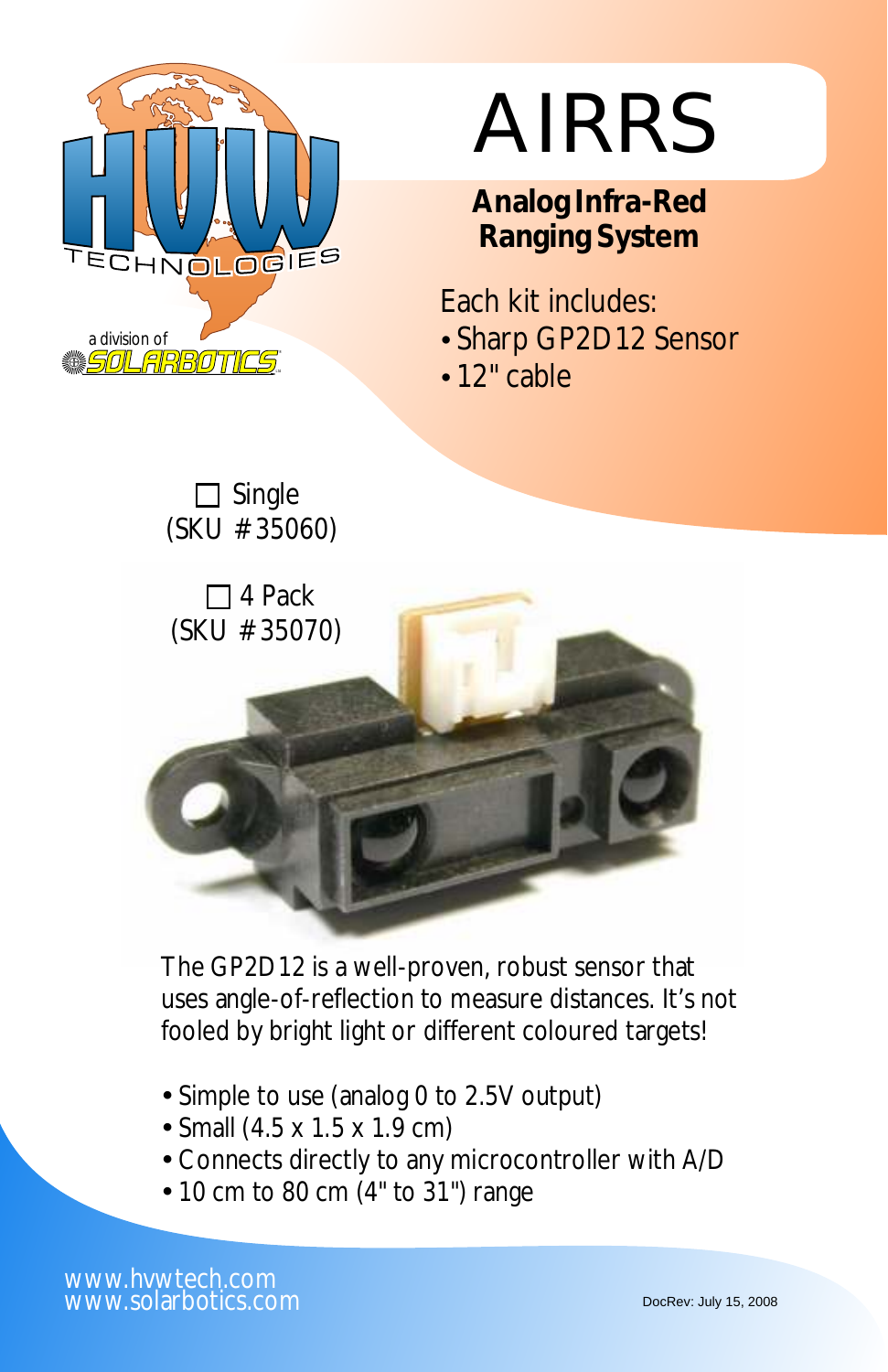AIRRS™ is a low-cost, short-range Infrared (IR) alternative to ultrasonic rangefinding systems. Usable detection range is 10 cm to 80 cm (approximately 4" to 31.5").

The Analog Infra-Red Ranging System consists of the Sharp GP2D12 Distance Measuring Sensor and a custom cable assembly. The GP2D12 is a compact, self-contained IR ranging system incorporating an IR transmitter, receiver, optics, filter, detection, and amplification circuitry. The unit is highly resistant to ambient light and nearly impervious to variations in the surface reflectivity of the detected object.

Unlike many IR systems, AIRRS™ has a fairly narrow field of view; making it easier to get the range of a specific target. The field of view changes with the distance to an object (see the graph at the end of this document), but is no wider than 5 cm (2.5 cm either side of centre) when measuring at the maximum range.

# **Connecting to the AIRRS**

A custom cable assembly is included with the AIRRS™ kit. The miniature connector is keyed so that it may only be inserted one way. The following table shows the necessary connections:

| Pin | Symbol                      | <b>Wire Colour</b> | <b>Connect To</b>                   |
|-----|-----------------------------|--------------------|-------------------------------------|
|     | Vcc                         | Red                | $+5$ V DC                           |
| 2   | <b>GND</b>                  | <b>Black</b>       | Ground                              |
| 3   | $\mathsf{V}_{\mathsf{out}}$ | <b>Blue</b>        | Input pin of microcontroller or A/D |

Table 1 - GP2D12 Pinout

# **Operation**

Since the GP2D12 makes continuous analog measurements. The module does not require a trigger to initiate a measurement. The distance to an object is returned as an analog voltage level. By reading the voltage level produced a threshold can be set or a distance calculated. By attaching the AIRRS™ cabling to a suitable Analog to Digital converter or microcontroller with onboard A/D, the AIRRS™ can be incorporated into many systems.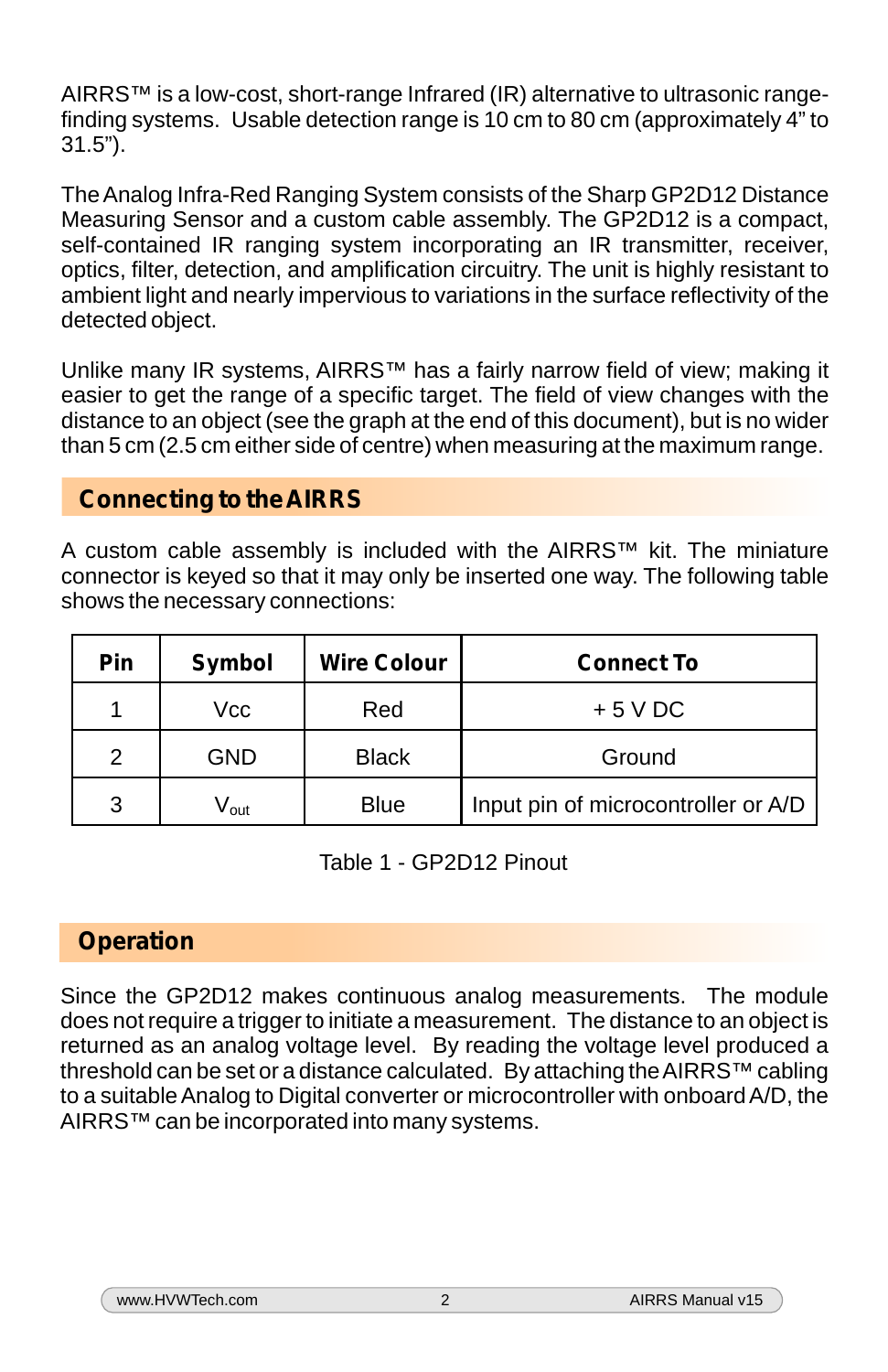The calibration of the AIRRS™ module is dependent on how the data is used in your code. For threshold type applications, calibration involves determining the distance required and measuring the voltage at that distance, allowing for some variations in measurement. In distance measuring applications the relation between voltage level and distance is non-linear, either a "look up" table or a suitable algorithm must be used. The voltage levels (representing distance) will vary slightly from unit to unit. Asmall survey of randomly selected devices was done and the following data was gathered. The columns 'Distance' and 'Average Voltage' in the sample data provided can be used as a look up table. This data is shown below (graph 1).

| Distance | Sample | Sample | Sample | Sample | Average |
|----------|--------|--------|--------|--------|---------|
| (cm)     | #1     | #2     | #3     | #4     | Voltage |
| 10       | 2.451  | 2.446  | 2.376  | 2.423  | 2.424   |
| 12       | 2.083  | 2.100  | 2.025  | 2.128  | 2.084   |
| 14       | 1.811  | 1.845  | 1.769  | 1.841  | 1.817   |
| 16       | 1.620  | 1.638  | 1.580  | 1.645  | 1.621   |
| 18       | 1.461  | 1.471  | 1.415  | 1.489  | 1.459   |
| 20       | 1.310  | 1.336  | 1.278  | 1.341  | 1.316   |
| 22       | 1.211  | 1.224  | 1.174  | 1.226  | 1.209   |
| 24       | 1.099  | 1.131  | 1.081  | 1.141  | 1.113   |
| 26       | 1.022  | 1.050  | 1.005  | 1.069  | 1.037   |
| 28       | 0.965  | 0.974  | 0.920  | 0.992  | 0.963   |
| 30       | 0.907  | 0.927  | 0.883  | 0.930  | 0.912   |
| 32       | 0.851  | 0.870  | 0.833  | 0.881  | 0.859   |
| 34       | 0.800  | 0.822  | 0.795  | 0.841  | 0.815   |
| 36       | 0.757  | 0.784  | 0.739  | 0.805  | 0.771   |
| 38       | 0.720  | 0.742  | 0.700  | 0.768  | 0.733   |
| 40       | 0.695  | 0.704  | 0.676  | 0.730  | 0.701   |
| 42       | 0.656  | 0.684  | 0.637  | 0.704  | 0.670   |
| 44       | 0.639  | 0.665  | 0.617  | 0.670  | 0.648   |
| 46       | 0.612  | 0.622  | 0.580  | 0.650  | 0.616   |
| 48       | 0.593  | 0.608  | 0.561  | 0.615  | 0.594   |
| 50       | 0.564  | 0.582  | 0.542  | 0.594  | 0.571   |
| 52       | 0.543  | 0.569  | 0.523  | 0.575  | 0.553   |
| 54       | 0.522  | 0.550  | 0.503  | 0.556  | 0.533   |
| 56       | 0.503  | 0.531  | 0.484  | 0.537  | 0.514   |
| 58       | 0.483  | 0.512  | 0.465  | 0.525  | 0.496   |
| 60       | 0.464  | 0.512  | 0.465  | 0.499  | 0.485   |
| 62       | 0.445  | 0.493  | 0.446  | 0.491  | 0.469   |
| 64       | 0.447  | 0.474  | 0.427  | 0.469  | 0.454   |
| 66       | 0.428  | 0.474  | 0.407  | 0.450  | 0.440   |
| 68       | 0.427  | 0.455  | 0.409  | 0.437  | 0.432   |
| 70       | 0.413  | 0.438  | 0.400  | 0.429  | 0.420   |

#### Table 2 - Calibration Data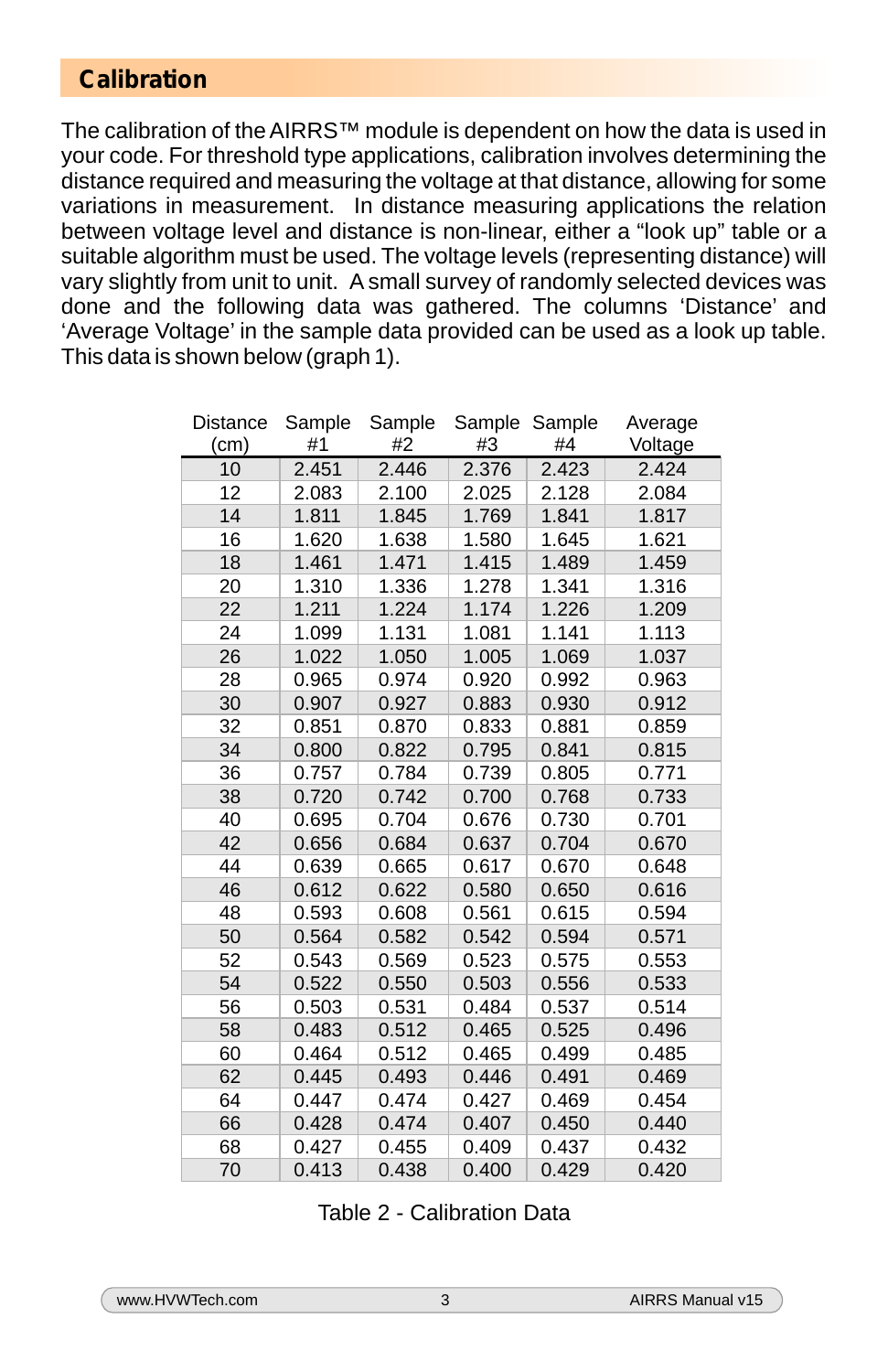

**Graph #2: AIRRS Calibration Average Voltage Best Fit Equation**

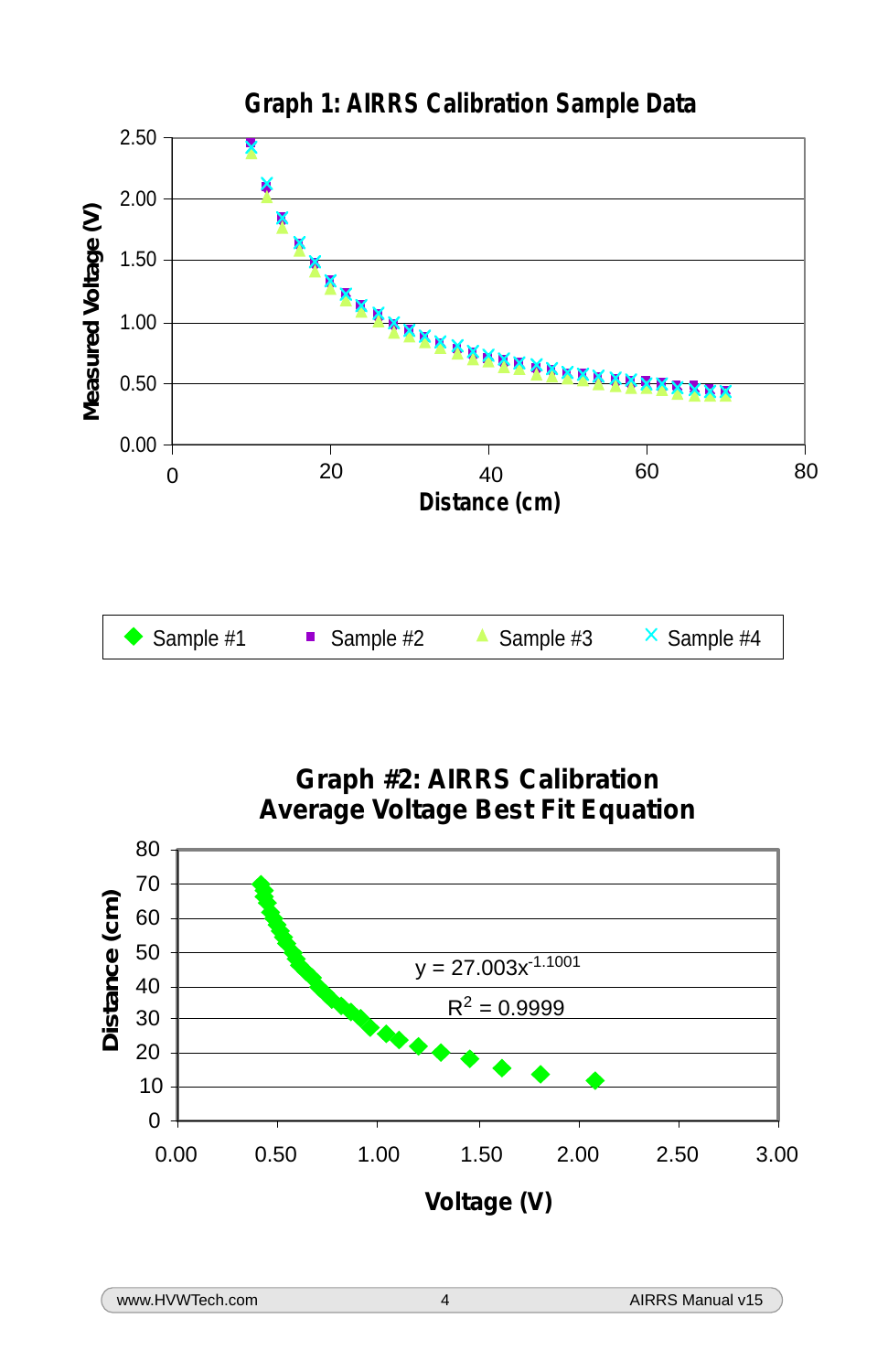# **Some Observations on the Effect of Different Kinds of Light**

#### Ambient Light:

Tests have shown the GP2D12 to be highly immune to ambient light levels. Incandescent, fluorescent, and natural light don't appear to bother it. The only instance where we were able to get it to falsely measure was when a flashlight was pointed *directly* into the sensor's receiver; even a few degrees off-centre is enough for the sensor to ignore it.

#### IR Light:

The GP2D12 uses a modulated IR beam to guard against false triggering from the IR component of incandescent, fluorescent, and natural light. Tests with several kinds of IR remote controls have shown that even with 2 or 3 remotes pointed at the GP2D12, the unit still functions normally.

#### Laser Light:

Tests with a laser pointer had results similar to the flashlight; only a beam aimed straight into the sensor's receiver would cause a false reading. If the beam comes from even a few degrees off-center, it has no effect.

#### **How Does it Work ?**

Figure 1 shows how the GP2D12 uses an array of photodiodes (called a Position Sensitive Detector, or PSD) and some simple optics to detect distance. An infra-red diode emits a modulated beam; the beam hits an object and a portion of the light is reflected back through the receiver optics and strikes the PSD. Object A is closer and therefore the reflected light from it enters the receiver's lens at a greater angle than does light from object B.



Figure 1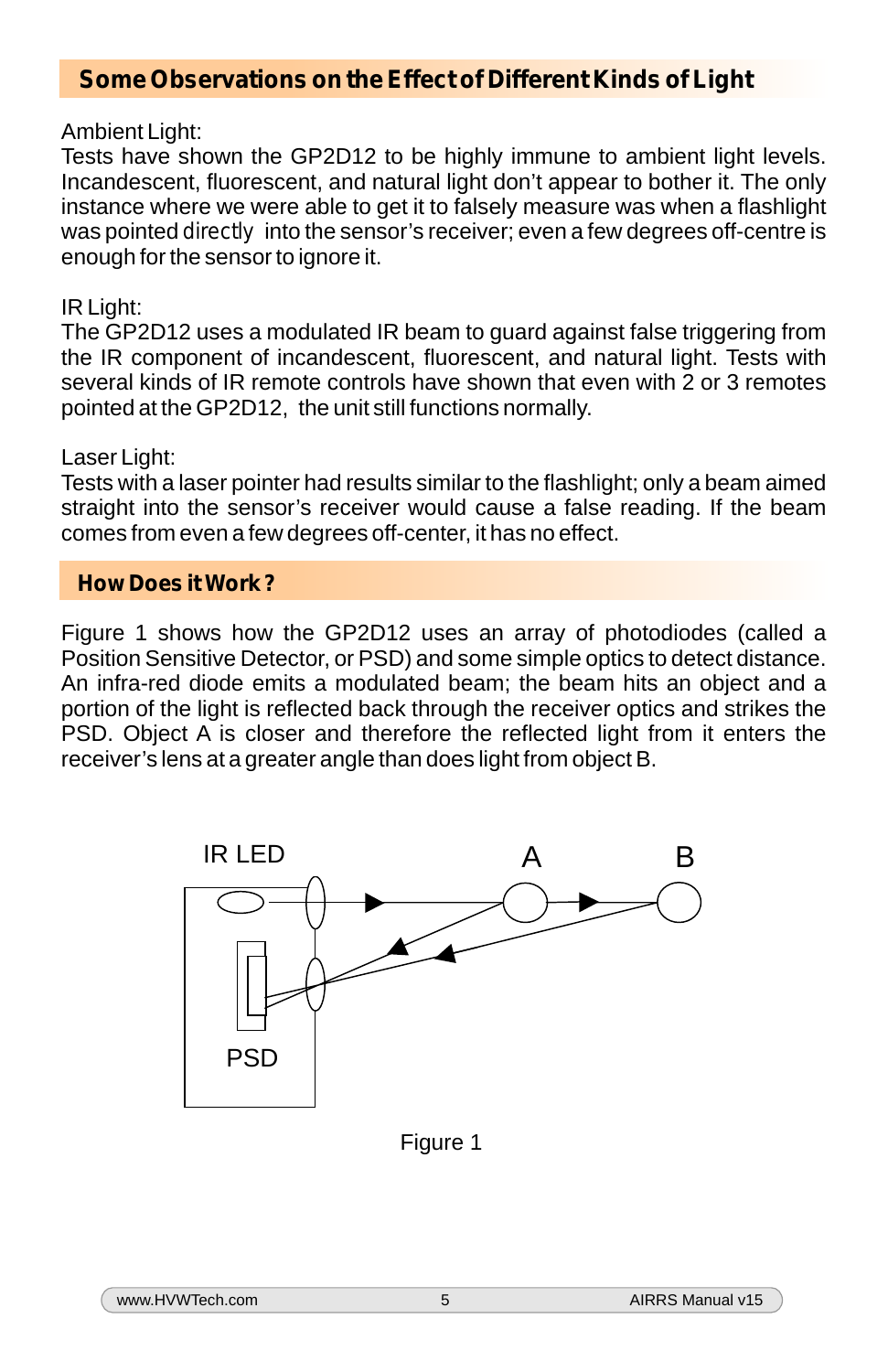Figure 1 shows object A located at the limit of the PSD's range (about 10 cm away). Notice how that if it were any closer, the light would not hit the PSD at all. Similarly, if B were moved farther away, its' light would eventually go past the 'top'of the PSD and would not be seen either (at about 80 cm). This explains the limits of the GP2D12.

Think of the PSD as a resistor with a large number of taps (wires coming out at various points along the resistor). When light hits the PSD, it hits one of the 'taps' and causes current to flow out each end of the resistor, forming a voltage divider. As an object moves closer or farther from the sensor, incoming light hits a different 'tap' causing the current coming out each end of the resistor to change. These currents are compared and a voltage proportional to the position of the 'tap'(and the distance of the object) is generated.



**CAUTION:** The GP2D12 is a precision device.<br>**Do Not** attempt to open the unit. Doing so will ruin the delicate alignment of the optics

## **Technical Specifications**

| <b>Operating Voltage</b> | 5 Vdc              |
|--------------------------|--------------------|
| <b>Stand By Current</b>  | 350 <sub>µ</sub> A |
| <b>Output Signal</b>     | $0-2.5$ V DC       |
| Dimension                | 19 x 35 x 14 mm    |
| <b>Detection Angle</b>   | $10^{\circ}$       |
| Detection<br>Distance    | 10-80 cm           |









www.HVWTech.com 6 6 AIRRS Manual v15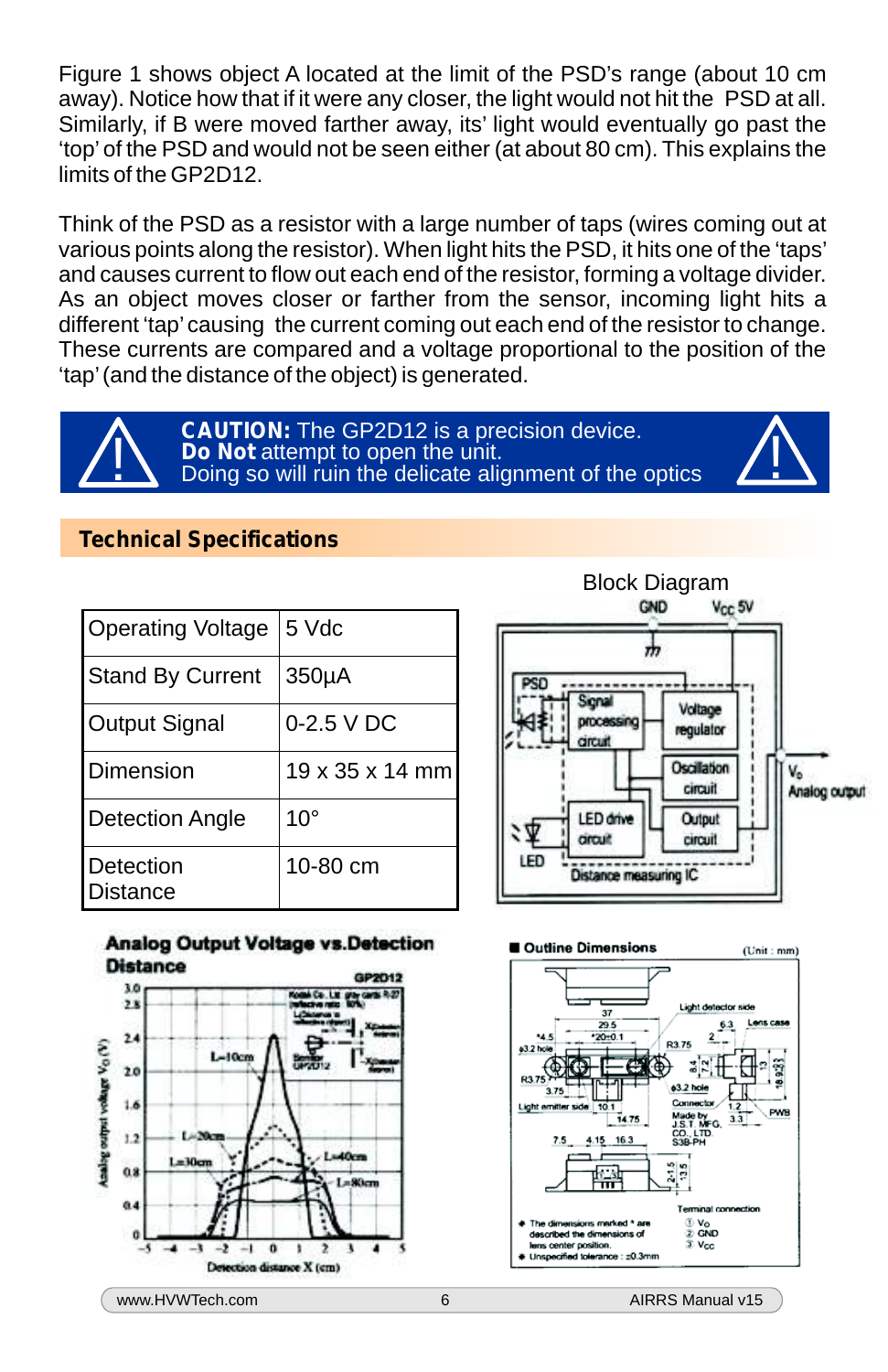# **Example Code**

#### Coded for the CCS PCM C-Compiler and used in the PIC16F877

| 1111                                                                     |                                                           | 1111                                                |  |
|--------------------------------------------------------------------------|-----------------------------------------------------------|-----------------------------------------------------|--|
| 1111<br>AIRSDEM.C for the PIC16F877                                      | 1111                                                      |                                                     |  |
| 1111                                                                     | ////                                                      |                                                     |  |
| $^{\prime\prime\prime}$<br>Analog Infra-Red Range-finding System (AIRRS) | 1111                                                      |                                                     |  |
| 1111                                                                     | Demo Program                                              |                                                     |  |
| 1111                                                                     |                                                           | 1111                                                |  |
| 1111<br>HVW Technologies, March 2000                                     | 1111                                                      |                                                     |  |
| http://www.HVWTech.com<br>$^{\prime\prime\prime}$                        | 1111                                                      |                                                     |  |
| $\frac{1}{1}$                                                            |                                                           | 1111                                                |  |
| Program uses A/D Channel 1 (pin 3) to read the AIRRS<br>1111             | 1111                                                      |                                                     |  |
| module output(blue wire). Sends analog value to Matrix<br>1111           | 1111                                                      |                                                     |  |
| Orbital LCD module on port b5 (pin 38) at 19200 baud.<br>1111            |                                                           | 1111                                                |  |
| 1111                                                                     |                                                           | 1111                                                |  |
| 1111<br>Coded for the CCS PCM C-Compiler                                 |                                                           | 1111                                                |  |
| 1111                                                                     |                                                           | 1111                                                |  |
|                                                                          |                                                           |                                                     |  |
| #include $<$ 1 6 F877.h>                                                 | //Include Standard CCS header file                        |                                                     |  |
| #fuses xt, nowdt, no protect                                             | //Configuration bits specific to demo board used          |                                                     |  |
| #use delay(clock=4000000)                                                | //Oscillator = $4 \text{ MHz}$                            |                                                     |  |
| #use rs232(baud=19200, xmit=pin_b5, rcv=pin_b4, invert)                  |                                                           |                                                     |  |
|                                                                          |                                                           | //Remove 'invert' option if using MAX232 or similar |  |
|                                                                          |                                                           | //When communicating to the Matrix Orbital LCD      |  |
| long value;                                                              | //Define variable Long integer                            |                                                     |  |
| Main()                                                                   |                                                           |                                                     |  |
| ł                                                                        |                                                           |                                                     |  |
| setup_ADC_ports(ALL_Analog);                                             | //Setup all analog pins as only analog                    |                                                     |  |
| setup_ADC(ADC_CLOCK_INTERNAL);                                           |                                                           | //Configure D converter to use internal oscillator  |  |
| set_ADC_CHANNEL(1);                                                      | $\frac{1}{\sqrt{2}}$ Set pin_A1 to measure analog voltage |                                                     |  |
|                                                                          |                                                           |                                                     |  |
| While(TRUE)                                                              |                                                           |                                                     |  |
|                                                                          |                                                           |                                                     |  |
| $delay_{ms}(500);$                                                       |                                                           | //Pause for $0.5$ seconds for LCD to update         |  |
| value=READ_ADC();<br>putc(0xfe);                                         | //Take analog and wait for conversion<br>//Command Prefix |                                                     |  |
| putc('X');                                                               | //Clear Screen Command                                    |                                                     |  |
| printf("Analog= %Lu", value);                                            | //Formatted printing of Analog result                     |                                                     |  |
|                                                                          |                                                           |                                                     |  |
| ι                                                                        |                                                           |                                                     |  |

}

## **Technical Support**

Technical support is available if you are having problems. If you need help, please provide as much detailed information as possible.

Phone: (403) 730-8603 (Monday - Friday 9am – 5pm Mountain time) E-mail: support@HVWTech.com

```
www.HVWTech.com 7 AIRRS Manual v15
```